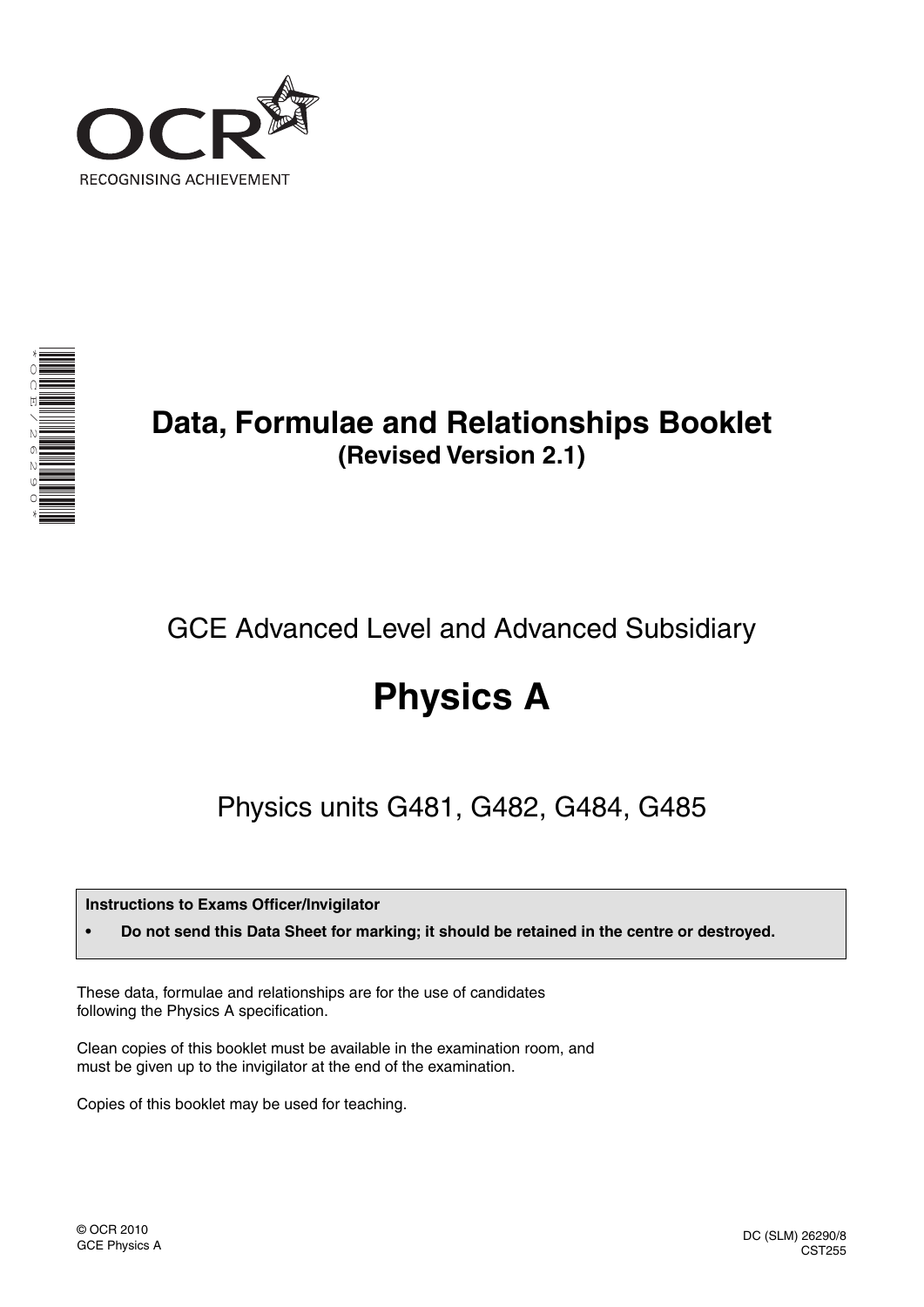## **Data**

Values are given to three significant figures, except where more are useful.

| speed of light in a vacuum | $\mathcal{C}$    | $3.00 \times 10^8$ m s <sup>-1</sup>                                                       |
|----------------------------|------------------|--------------------------------------------------------------------------------------------|
| permittivity of free space | $\varepsilon_0$  | $8.85 \times 10^{-12}$ C <sup>2</sup> N <sup>-1</sup> m <sup>-2</sup> (F m <sup>-1</sup> ) |
| elementary charge          | $\mathfrak{e}$   | $1.60 \times 10^{-19}$ C                                                                   |
| Planck constant            | $\boldsymbol{h}$ | $6.63 \times 10^{-34}$ J s                                                                 |
| gravitational constant     | G                | $6.67 \times 10^{-11}$ N m <sup>2</sup> kg <sup>-2</sup>                                   |
| Avogadro constant          | $N_A$            | $6.02 \times 10^{23}$ mol <sup>-1</sup>                                                    |
| molar gas constant         | $\boldsymbol{R}$ | 8.31 J mol <sup>-1</sup> $K^{-1}$                                                          |
| Boltzmann constant         | $\boldsymbol{k}$ | $1.38 \times 10^{-23}$ J K <sup>-1</sup>                                                   |
| electron rest mass         | $m_e$            | $9.11 \times 10^{-31}$ kg                                                                  |
| proton rest mass           | $m_{\rm p}$      | $1.673 \times 10^{-27}$ kg                                                                 |
| neutron rest mass          | $m_{\rm n}$      | $1.675 \times 10^{-27}$ kg                                                                 |
| alpha particle rest mass   | $m_{\alpha}$     | $6.646 \times 10^{-27}$ kg                                                                 |
| acceleration of free fall  | g                | $9.81 \text{ m s}^{-2}$                                                                    |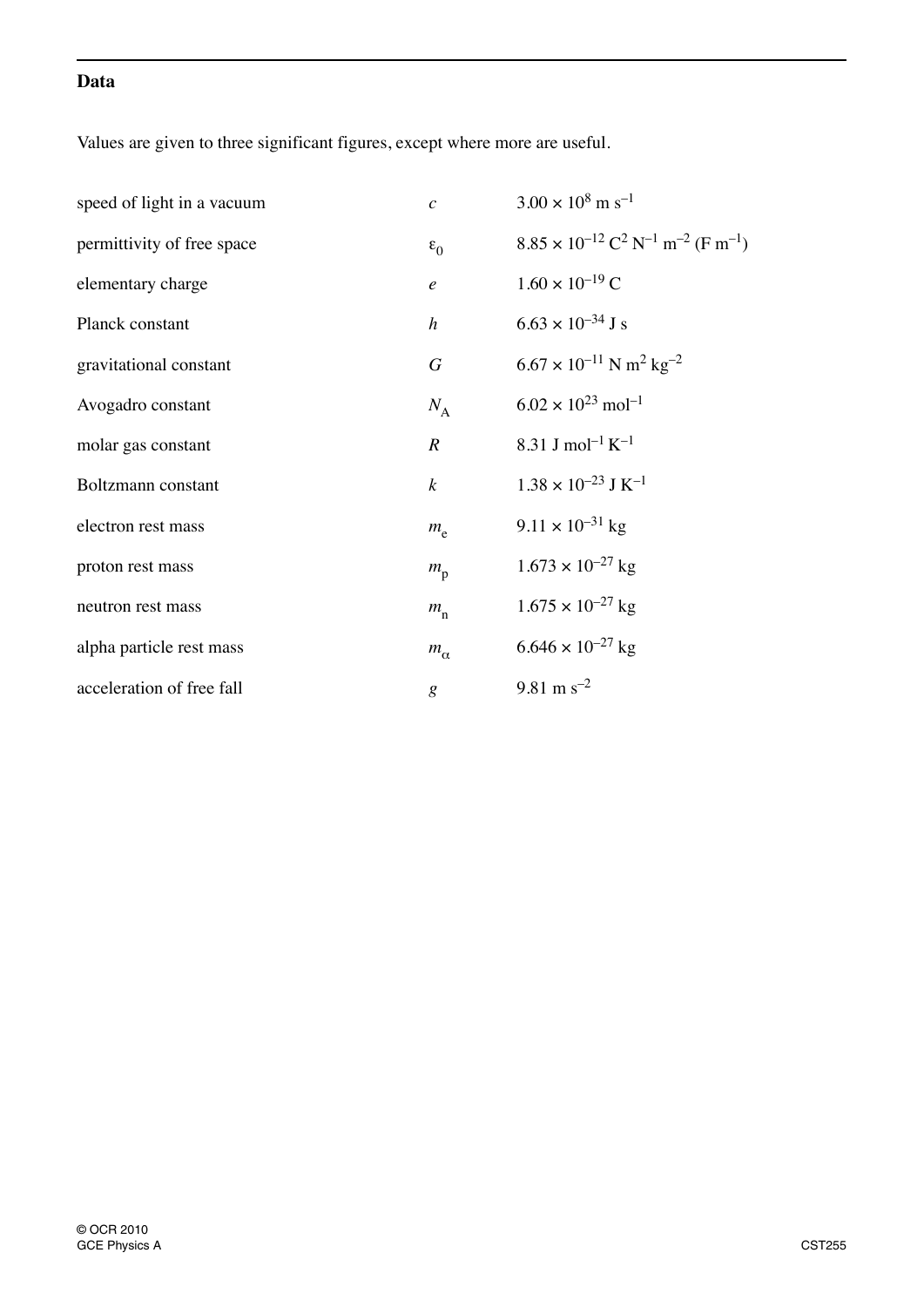### **Conversion factors**

unified atomic mass unit

electron-volt

unified atomic mass unit

\n
$$
1 \text{ u} = 1.661 \times 10^{-27} \text{ kg}
$$
\nelectron-volt

\n
$$
1 \text{ eV} = 1.60 \times 10^{-19} \text{ J}
$$
\n
$$
1 \text{ day} = 8.64 \times 10^{4} \text{ s}
$$
\n
$$
1 \text{ year} \approx 3.16 \times 10^{7} \text{ s}
$$
\n
$$
1 \text{ light year} \approx 9.5 \times 10^{15} \text{ m}
$$

## **Mathematical equations**

arc length =  $r\theta$ circumference of circle =  $2\pi r$ area of circle =  $\pi r^2$ curved surface area of cylinder =  $2\pi rh$ volume of cylinder =  $\pi r^2 h$ surface area of sphere  $= 4\pi r^2$ volume of sphere  $=$   $\frac{4}{3}\pi r^3$ 

Pythagoras' theorem:  $a^2 = b^2 + c^2$ 

For small angle  $\theta \Rightarrow \sin \theta \approx \tan \theta \approx \theta$  and  $\cos \theta \approx 1$ 

 $lg(AB) = lg(A) + lg(B)$  $\lg(\frac{A}{B}) = \lg(A) - \lg(B)$  $\ln(x^n) = n \ln(x)$  $ln(e^{kx}) = kx$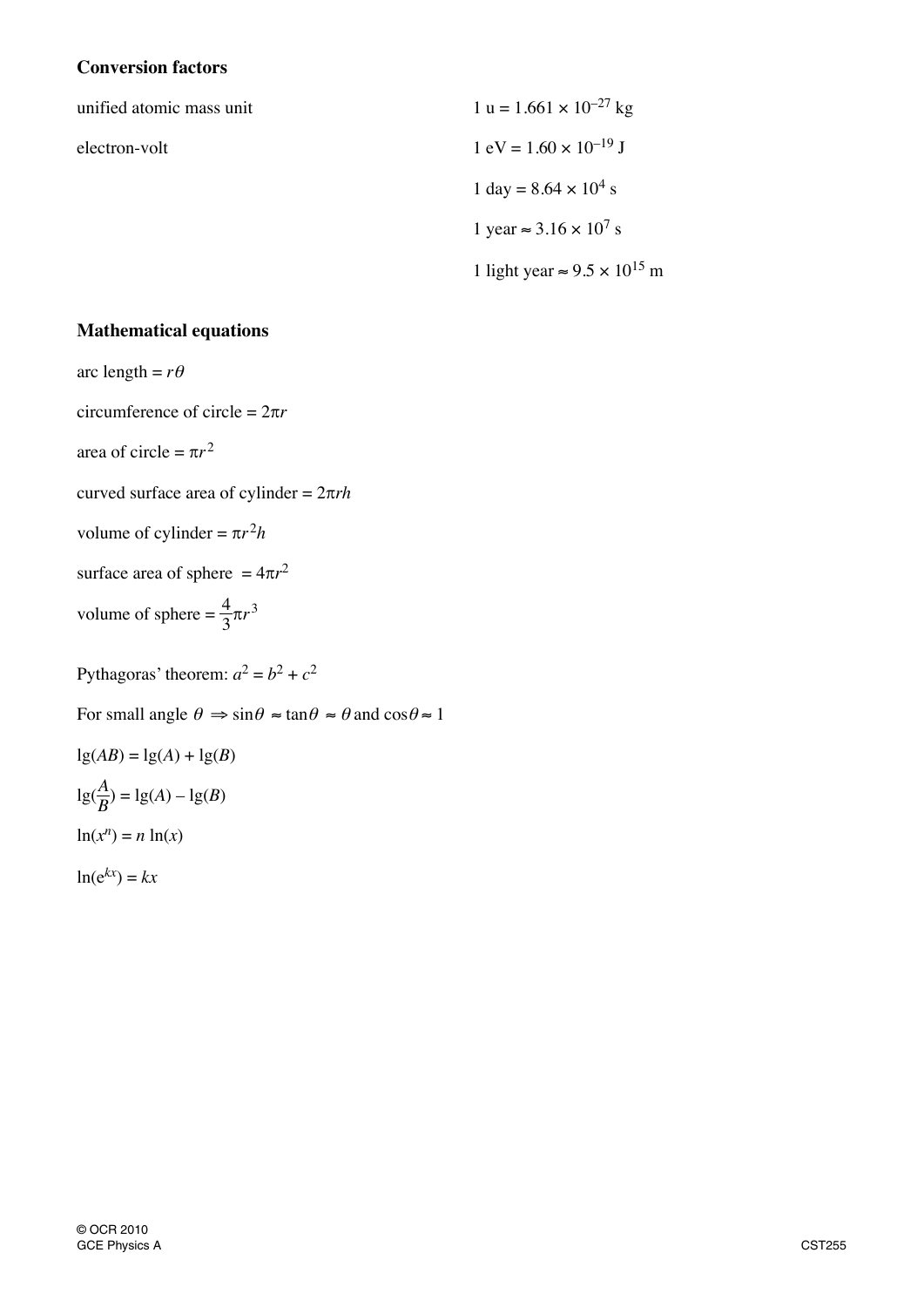## **Formulae and relationships**

| <b>Unit 1 - Mechanics</b>                                                                 | Unit 2 - Electrons, Waves and Photons                         |  |
|-------------------------------------------------------------------------------------------|---------------------------------------------------------------|--|
| $F_x = F \cos \theta$                                                                     | $\Delta Q = I \Delta t$                                       |  |
| $F_v = F \sin \theta$                                                                     | $I = Anev$                                                    |  |
| $a = \frac{\Delta v}{\Delta t}$                                                           | $W = VQ$                                                      |  |
| $v = u + at$                                                                              | $V = IR$                                                      |  |
| $s = \frac{1}{2}(u + v)t$                                                                 | $R = \frac{\rho L}{4}$                                        |  |
| $s = ut + \frac{1}{2}at^2$                                                                | $P = VI$ $P = I^2 R$ $P = \frac{V^2}{R}$                      |  |
| $v^2 = u^2 + 2as$                                                                         | $W = VIt$                                                     |  |
| $F = ma$                                                                                  | e.m.f. = $V + Ir$                                             |  |
| $W = mg$                                                                                  | $V_{\text{out}} = \frac{R_2}{R_1 + R_2} \times V_{\text{in}}$ |  |
| moment = $Fx$                                                                             | $v = f\lambda$                                                |  |
| torque = $Fd$                                                                             |                                                               |  |
| $\rho = \frac{m}{V}$                                                                      | $\lambda = \frac{dx}{D}$                                      |  |
| $p = \frac{F}{4}$                                                                         | $d \sin \theta = n\lambda$                                    |  |
| $W = Fx \cos \theta$                                                                      | $E = hf$ $E = \frac{hc}{\lambda}$                             |  |
| $E_{\rm k} = \frac{1}{2}mv^2$                                                             | $hf = \phi + KE_{\text{max}}$                                 |  |
| $E_p = mgh$                                                                               | $\lambda = \frac{h}{h}$<br>mv                                 |  |
| efficiency = $\frac{\text{useful energy output}}{\text{total energy input}} \times 100\%$ | $R = R_1 + R_2 + $                                            |  |
| $F = kx$                                                                                  | $\frac{1}{R} = \frac{1}{R_1} + \frac{1}{R_2} + \dots$         |  |
| $E = \frac{1}{2} Fx$ $E = \frac{1}{2} kx^2$                                               |                                                               |  |

stress  $=$   $\frac{F}{A}$ 

strain =  $\frac{x}{L}$ 

Young modulus = <mark>stress</mark><br>strain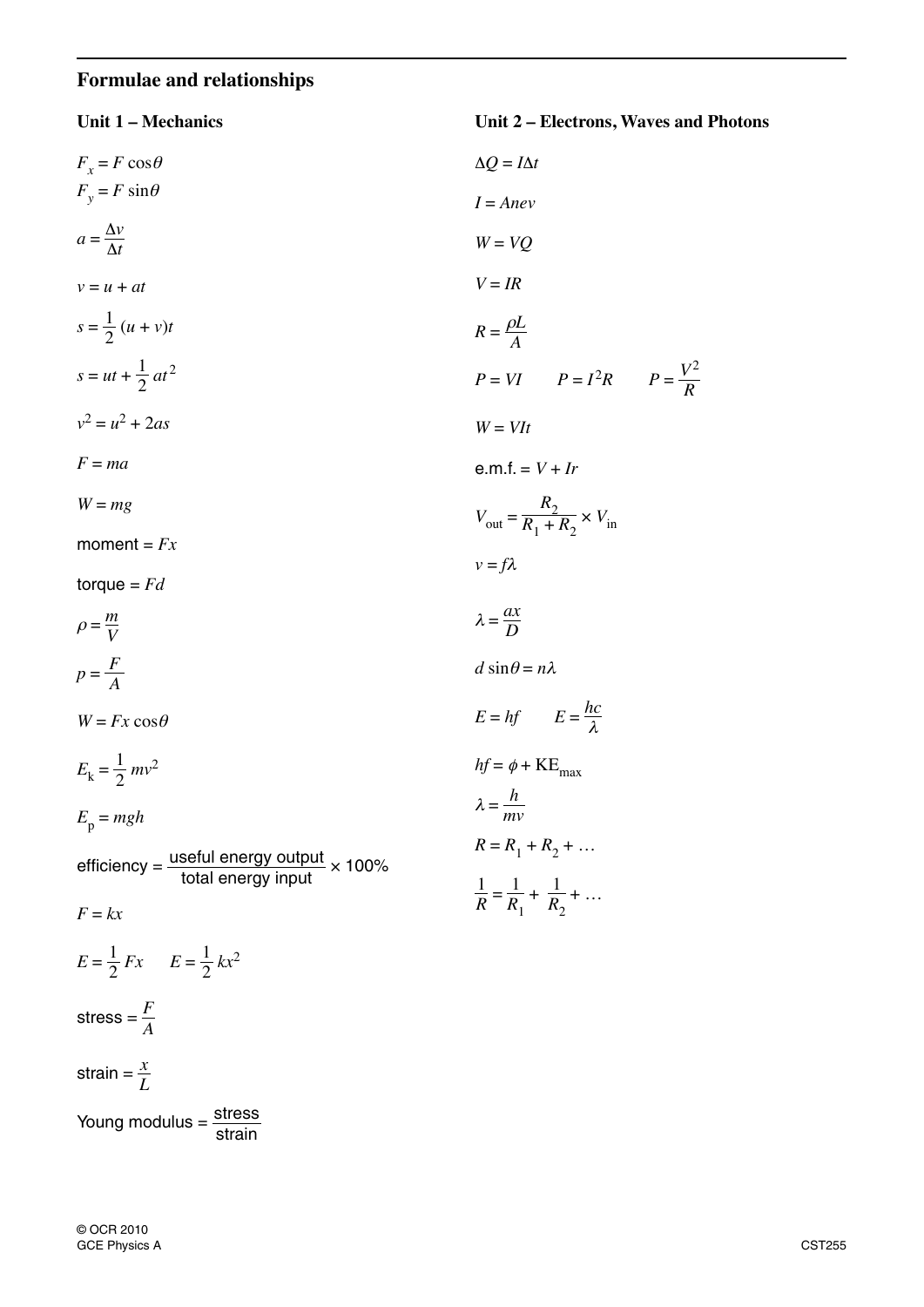## $F = \frac{\Delta p}{\Delta t}$  $v = \frac{2\pi r}{T}$  $a = \frac{v^2}{r}$  $F = \frac{mv^2}{r}$  $F = \frac{GMm}{r^2}$  $g = \frac{F}{m}$  $g = -\frac{GM}{r^2}$  $T^2 = \left(\frac{4\pi^2}{GM}\right)r^3$  $f = \frac{1}{T}$  $\omega = \frac{2\pi}{T} = 2\pi f$  $a = -(2\pi f)^2 x$  $x = A \cos(2\pi f t)$  $v_{\text{max}} = (2\pi f) A$  $E = mc\Delta\theta$  $pV = NkT$  $pV = nRT$  $E = \frac{3}{2} kT$ *<sup>E</sup>*<sup>=</sup> *<sup>F</sup> Q*  $E=\frac{V}{J}$ *d*  $\frac{V_{\rm s}}{V}$  $\overline{V_{\rm p}}$  $=\frac{n_s}{n}$  $\overline{n_p}$ *Q* = *VC*  $W = \frac{1}{2}$  $x = x_0$ e 1  $\frac{1}{C} = \frac{1}{C}$

## **Unit 5 – Fields, Particles and Frontiers of Physics**

$$
E = \frac{F}{Q}
$$
  
\n
$$
F = \frac{Qq}{4\pi \epsilon_0 r^2}
$$
  
\n
$$
E = \frac{V}{4\pi \epsilon_0 r^2}
$$
  
\n
$$
E = \frac{V}{d}
$$
  
\n
$$
F = BLL \sin \theta
$$
  
\n
$$
F = BQv
$$
  
\n
$$
\phi = BA \cos \theta
$$
  
\ninduced e.m.f. = - rate of change of magnetic  
\nflux linkage  
\n
$$
\frac{V_s}{V_p} = \frac{n_s}{n_p}
$$
  
\n
$$
Q = VC
$$

$$
W = \frac{1}{2} QV \qquad W = \frac{1}{2} CV^2
$$

time constant = *CR*  
\n
$$
x = x_0 e^{-\frac{t}{CR}}
$$
\n
$$
C = C_1 + C_2 + \dots
$$
\n
$$
\frac{1}{C} = \frac{1}{C_1} + \frac{1}{C_2} + \dots
$$
\n
$$
A = \lambda N
$$
\n
$$
A = A_0 e^{-\lambda t}
$$
\n
$$
N = N_0 e^{-\lambda t}
$$
\n
$$
\lambda t_{1/2} = 0.693
$$
\n
$$
\Delta E = \Delta mc^2
$$
\n
$$
I = I_0 e^{-\mu x}
$$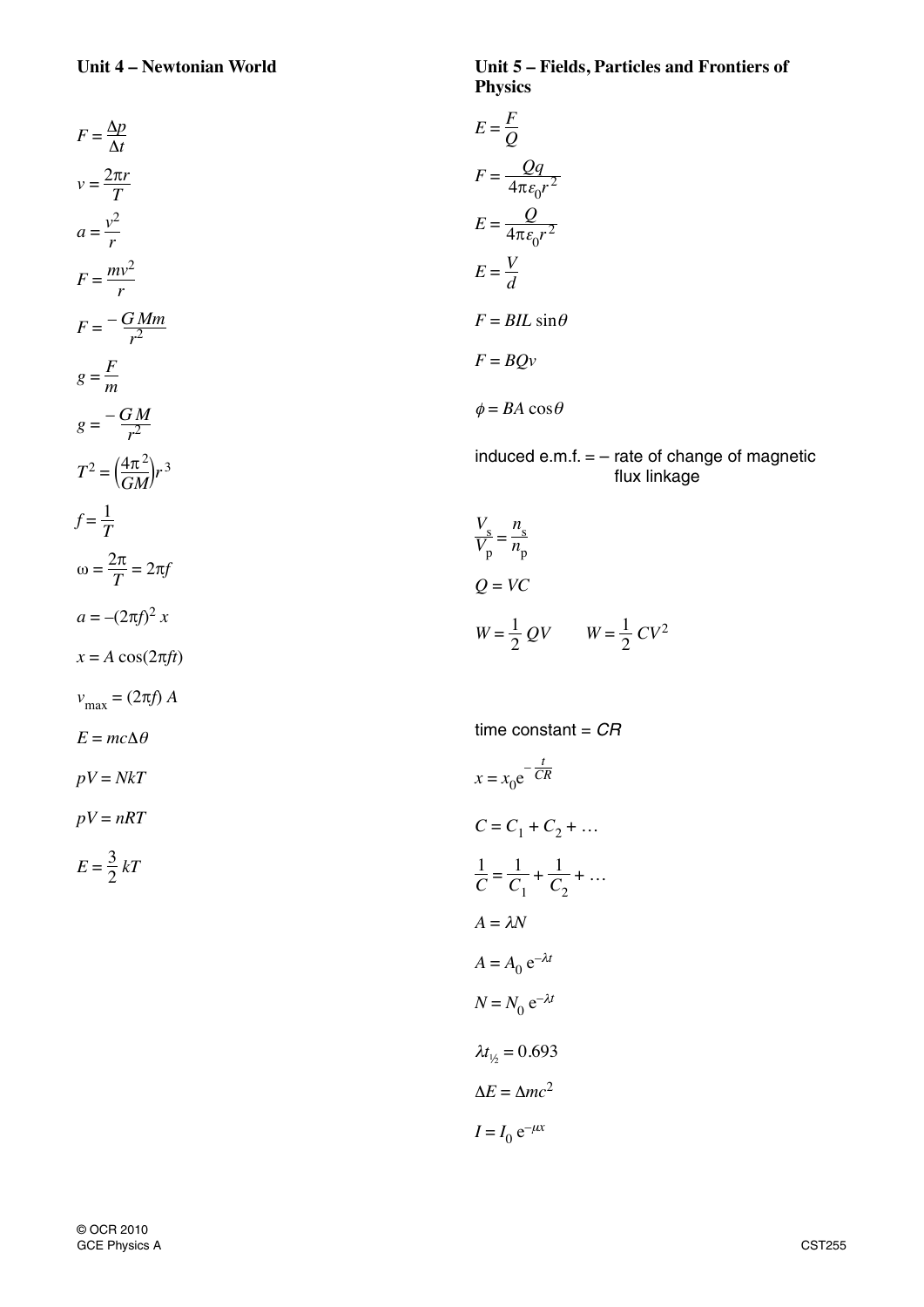$$
Z = \rho c
$$
  

$$
\frac{I_r}{I_0} = \frac{(Z_2 - Z_1)^2}{(Z_2 + Z_1)^2}
$$
  

$$
\frac{\Delta \lambda}{\lambda} = \frac{v}{c}
$$
  
age of Universe =  

$$
\rho_0 = \frac{3H_0^2}{8\pi G}
$$

 $8\pi G$ 

1  $H^0_0$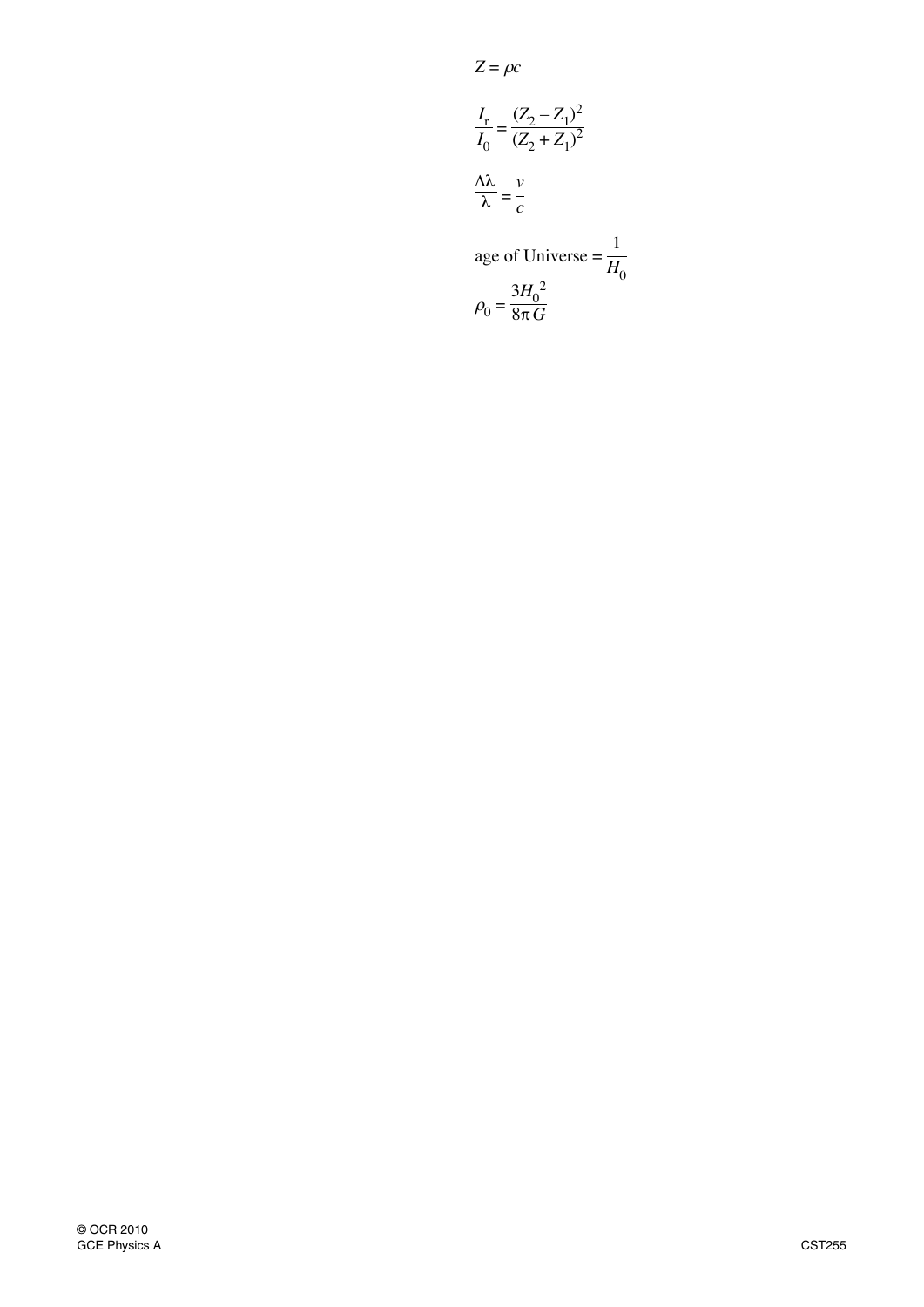## **BLANK PAGE**